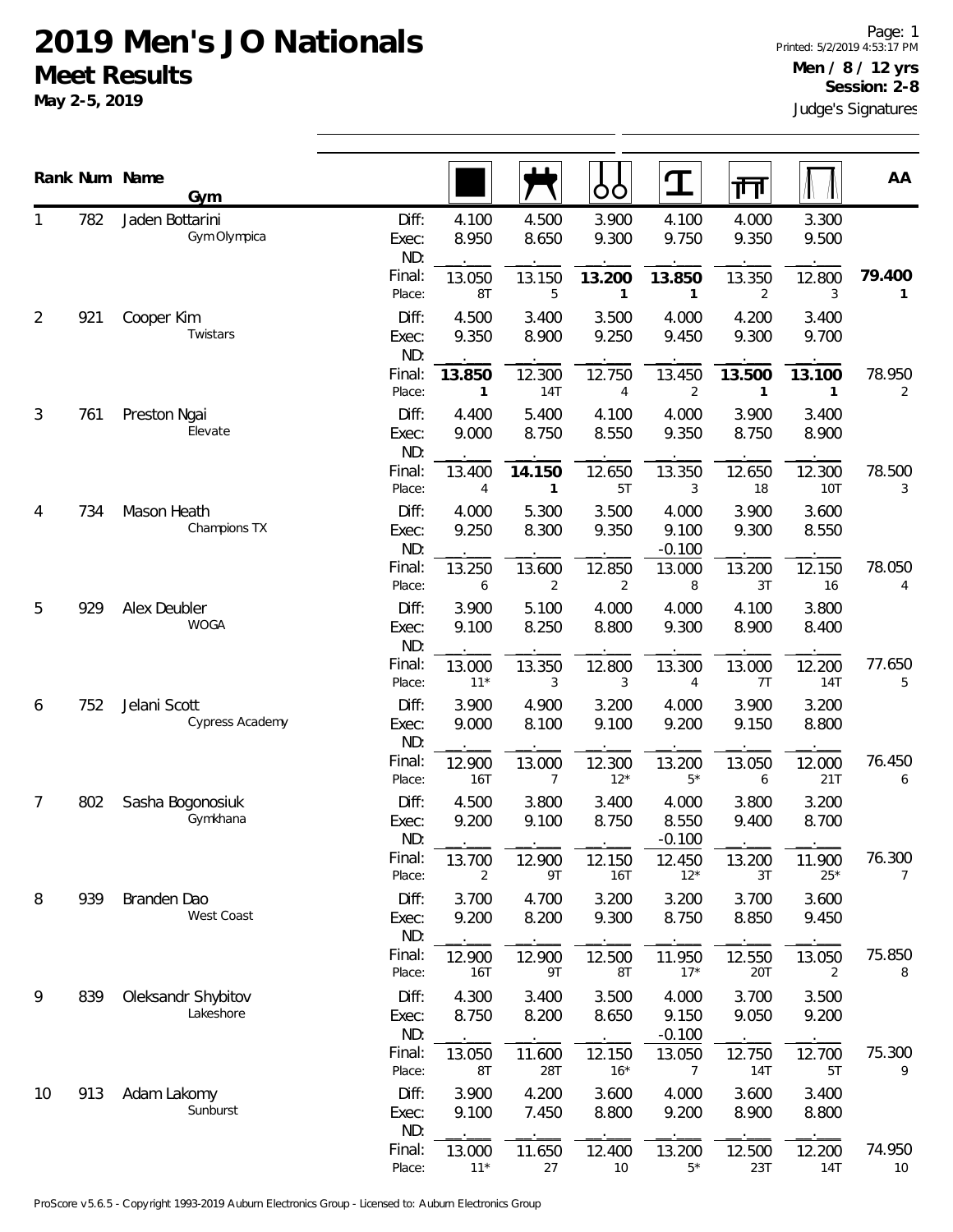|     |     | Rank Num Name<br>Gym                           |                       |                 |                | ŌÒ              | $\mathbf T$                | 帀               |                 | AA            |
|-----|-----|------------------------------------------------|-----------------------|-----------------|----------------|-----------------|----------------------------|-----------------|-----------------|---------------|
| 11  | 708 | <b>Tristen Nye</b><br>Above the Barre          | Diff:<br>Exec:<br>ND: | 3.900<br>9.300  | 4.400<br>8.700 | 2.900<br>9.300  | 2.800<br>8.950             | 3.300<br>9.250  | 2.800<br>9.100  |               |
|     |     |                                                | Final:<br>Place:      | 13.200<br>7     | 13.100<br>6    | 12.200<br>15    | 11.750<br>19               | 12.550<br>20T   | 11.900<br>25T   | 74.700<br>11  |
| 12  | 778 | Jesse Hanny<br>GMS Gym                         | Diff:<br>Exec:<br>ND: | 3.700<br>9.350  | 3.900<br>9.300 | 3.200<br>9.100  | 2.400<br>8.400<br>$-0.300$ | 3.500<br>9.200  | 3.200<br>9.500  |               |
|     |     |                                                | Final:<br>Place:      | 13.050<br>8T    | 13.200<br>4    | 12.300<br>$12*$ | 10.500<br>37               | 12.700<br>$16*$ | 12.700<br>5T    | 74.450<br>12  |
| 13  | 779 | Joshua Hanny<br>GMS Gym                        | Diff:<br>Exec:<br>ND: | 3.800<br>9.050  | 3.800<br>8.300 | 3.600<br>8.450  | 2.400<br>9.100             | 3.500<br>9.650  | 3.100<br>9.250  |               |
|     |     |                                                | Final:<br>Place:      | 12.850<br>18T   | 12.100<br>20   | 12.050<br>$20*$ | 11.500<br>25T              | 13.150<br>5     | 12.350<br>8T    | 74.000<br>13  |
| 14  | 792 | Grey Westmore<br>Gym Olympica                  | Diff:<br>Exec:<br>ND: | 3.400<br>9.200  | 3.900<br>8.400 | 3.000<br>9.350  | 2.400<br>8.950             | 3.300<br>9.500  | 2.900<br>9.450  |               |
|     |     |                                                | Final:<br>Place:      | 12.600<br>$22*$ | 12.300<br>14T  | 12.350<br>11    | 11.350<br>$27*$            | 12.800<br>12T   | 12.350<br>8T    | 73.750<br>14  |
| 15  | 894 | Wade Nelson<br><b>SCATS</b>                    | Diff:<br>Exec:<br>ND: | 3.900<br>8.550  | 3.500<br>8.100 | 3.400<br>9.100  | 4.000<br>8.900             | 3.600<br>8.850  | 3.400<br>8.400  |               |
|     |     |                                                | Final:<br>Place:      | 12.450<br>25    | 11.600<br>28T  | 12.500<br>8T    | 12.900<br>9                | 12.450<br>25T   | 11.800<br>31    | 73.700<br>15  |
| 16  | 862 | Wyatt Allred<br>OMEGA Gym                      | Diff:<br>Exec:<br>ND: | 3.400<br>9.200  | 3.600<br>9.200 | 3.500<br>8.350  | 2.200<br>9.100             | 3.500<br>9.500  | 3.000<br>8.950  |               |
|     |     |                                                | Final:<br>Place:      | 12.600<br>$22*$ | 12.800<br>11   | 11.850<br>27T   | 11.300<br>29T              | 13.000<br>7T    | 11.950<br>23T   | 73.500<br>16  |
| 17T | 864 | Carson Higley<br>OMEGA Gym                     | Diff:<br>Exec:<br>ND: | 3.200<br>9.150  | 3.500<br>8.700 | 3.500<br>9.150  | 2.200<br>9.050             | 3.400<br>9.150  | 3.100<br>9.000  |               |
|     |     |                                                | Final:<br>Place:      | 12.350<br>26T   | 12.200<br>16T  | 12.650<br>5T    | 11.250<br>31               | 12.550<br>20T   | 12.100<br>17T   | 73.100<br>17T |
| 17T | 811 | Emilio Bracken Serra<br><b>Head Over Heels</b> | Diff:<br>Exec:<br>ND: | 4.400<br>9.050  | 3.800<br>7.950 | 3.000<br>9.100  | 4.000<br>8.500             | 3.600<br>7.800  | 3.200<br>8.700  |               |
|     |     |                                                | Final:<br>Place:      | 13.450<br>3     | 11.750<br>25   | 12.100<br>19    | 12.500<br>10T              | 11.400<br>35    | 11.900<br>$25*$ | 73.100<br>17T |
| 19  | 897 | Nathan Roman<br><b>SCEGA</b>                   | Diff:<br>Exec:<br>ND: | 3.700<br>9.000  | 5.000<br>7.950 | 3.100<br>8.950  | 2.800<br>8.050             | 3.400<br>9.100  | 3.100<br>8.850  |               |
|     |     |                                                | Final:<br>Place:      | 12.700<br>20T   | 12.950<br>8    | 12.050<br>20T   | 10.850<br>32T              | 12.500<br>23T   | 11.950<br>23T   | 73.000<br>19  |
| 20  | 908 | Gavin Adkins<br>Sun Country                    | Diff:<br>Exec:<br>ND: | 4.000<br>7.400  | 3.800<br>8.400 | 3.600<br>8.450  | 4.000<br>8.550<br>$-0.100$ | 3.900<br>8.150  | 3.400<br>9.350  |               |
|     |     |                                                | Final:<br>Place:      | 11.400<br>33T   | 12.200<br>16T  | 12.050<br>$20*$ | 12.450<br>$12*$            | 12.050<br>30T   | 12.750<br>4     | 72.900<br>20  |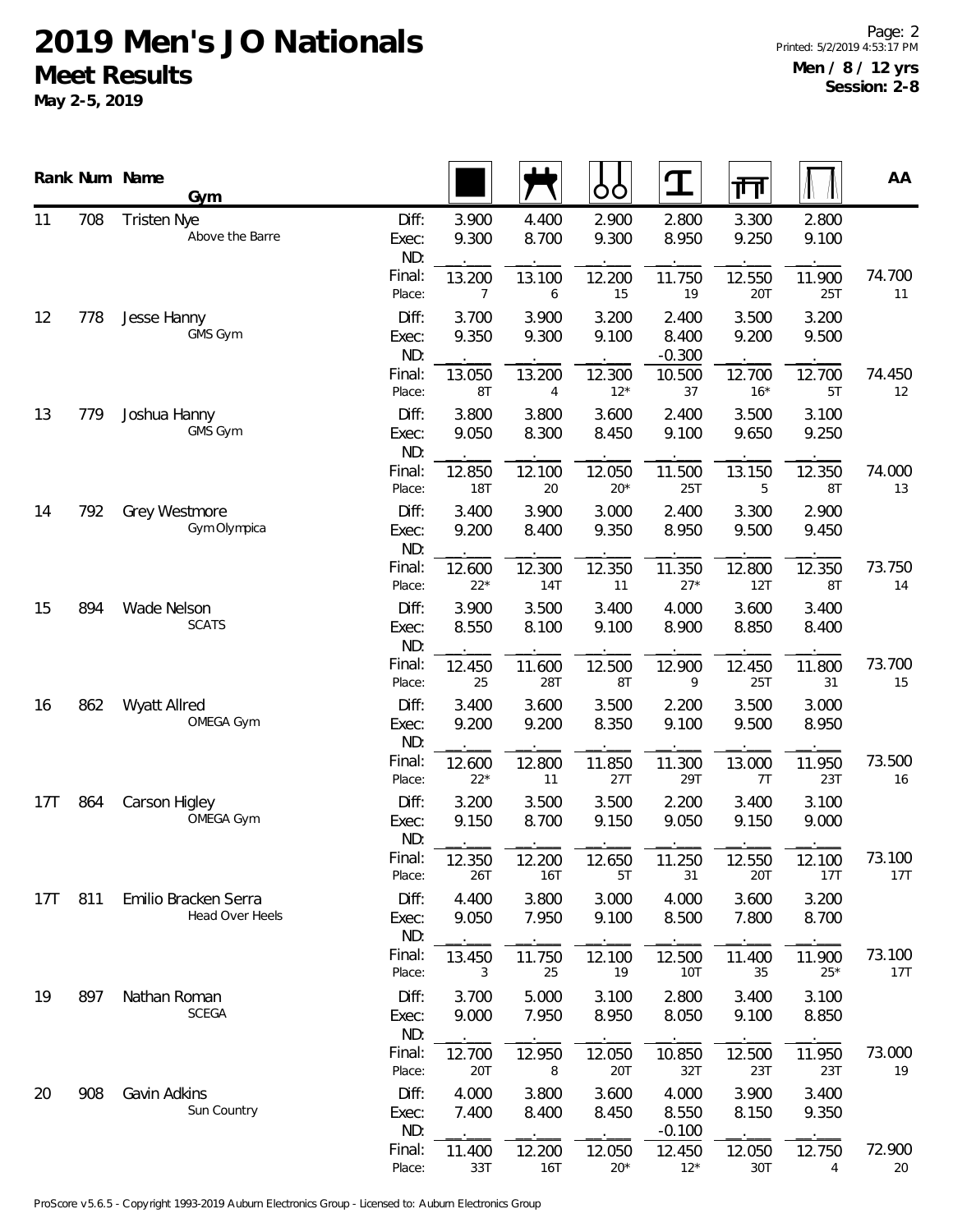|     |     | Rank Num Name<br>Gym                |                       |                 |                | ŌÒ              | $\mathbf T$                | 襾               |                      | AA            |
|-----|-----|-------------------------------------|-----------------------|-----------------|----------------|-----------------|----------------------------|-----------------|----------------------|---------------|
| 21T | 824 | Divi Ramos<br>Interstate            | Diff:<br>Exec:<br>ND: | 3.700<br>9.150  | 2.000<br>8.900 | 2.900<br>9.350  | 2.300<br>9.750             | 3.000<br>9.600  | 2.800<br>9.050       |               |
|     |     |                                     | Final:<br>Place:      | 12.850<br>18T   | 10.900<br>34   | 12.250<br>14    | 12.050<br>16               | 12.600<br>19    | 11.850<br>30         | 72.500<br>21T |
| 21T | 857 | John Kronmiller<br>New England Acad | Diff:<br>Exec:<br>ND: | 3.900<br>8.400  | 3.900<br>8.450 | 3.200<br>8.650  | 2.800<br>8.800<br>$-0.100$ | 3.800<br>9.100  | 3.100<br>8.500       |               |
|     |     |                                     | Final:<br>Place:      | 12.300<br>28    | 12.350<br>12T  | 11.850<br>27T   | 11.500<br>25T              | 12.900<br>9     | 11.600<br>33         | 72.500<br>21T |
| 23  | 817 | Cash Johnston<br>Houston Gym Assoc  | Diff:<br>Exec:<br>ND: | 3.300<br>8.850  | 3.200<br>7.350 | 3.300<br>8.750  | 3.200<br>9.300             | 3.700<br>9.150  | 3.200<br>9.100       |               |
|     |     |                                     | Final:<br>Place:      | 12.150<br>29    | 10.550<br>35   | 12.050<br>20T   | 12.500<br><b>10T</b>       | 12.850<br>10T   | 12.300<br><b>10T</b> | 72.400<br>23  |
| 24  | 902 | KJ Richardson<br>St. Charles        | Diff:<br>Exec:<br>ND: | 4.000<br>9.000  | 3.200<br>8.950 | 2.900<br>8.600  | 2.200<br>9.350             | 3.500<br>9.200  | 2.900<br>8.400       |               |
|     |     |                                     | Final:<br>Place:      | 13.000<br>11T   | 12.150<br>19   | 11.500<br>32T   | 11.550<br>21T              | 12.700<br>$16*$ | 11.300<br>34T        | 72.200<br>24  |
| 25  | 807 | David Allen<br>Harpeth School       | Diff:<br>Exec:<br>ND: | 3.500<br>9.050  | 3.200<br>8.650 | 3.400<br>8.100  | 2.500<br>9.100             | 2.900<br>9.500  | 2.800<br>9.250       |               |
|     |     |                                     | Final:<br>Place:      | 12.550<br>24    | 11.850<br>22T  | 11.500<br>32T   | 11.600<br>20               | 12.400<br>27    | 12.050<br>20         | 71.950<br>25  |
| 26  | 859 | Xander Lucchini<br>New England Acad | Diff:<br>Exec:<br>ND: | 4.000<br>8.350  | 3.100<br>8.750 | 3.500<br>8.650  | 3.200<br>9.250             | 3.600<br>7.250  | 3.200<br>8.900       |               |
|     |     |                                     | Final:<br>Place:      | 12.350<br>26T   | 11.850<br>22T  | 12.150<br>$16*$ | 12.450<br>12T              | 10.850<br>36T   | 12.100<br>$17*$      | 71.750<br>26  |
| 27  | 944 | Mason Odom<br>Xtreme Altitude       | Diff:<br>Exec:<br>ND: | 4.000<br>9.300  | 3.000<br>8.450 | 3.400<br>7.600  | 2.800<br>8.200<br>$-0.300$ | 3.500<br>9.300  | 3.500<br>8.750       |               |
|     |     |                                     | Final:<br>Place:      | 13.300<br>5     | 11.450<br>31T  | 11.000<br>37    | 10.700<br>34T              | 12.800<br>12T   | 12.250<br>12T        | 71.500<br>27  |
| 28  | 743 | Luke DeLeon<br>Cypress Academy      | Diff:<br>Exec:<br>ND: | 3.900<br>9.100  | 2.600<br>7.650 | 2.900<br>8.500  | 3.200<br>9.150             | 3.600<br>8.400  | 3.200<br>9.250       |               |
|     |     |                                     | Final:<br>Place:      | 13.000<br>$11*$ | 10.250<br>36   | 11.400<br>34T   | 12.350<br>15               | 12.000<br>32T   | 12.450<br>7          | 71.450<br>28  |
| 29  | 796 | Alex Noel<br>Gym Village            | Diff:<br>Exec:<br>ND: | 2.400<br>8.950  | 3.800<br>7.600 | 3.500<br>8.400  | 3.200<br>8.750             | 3.800<br>8.650  | 3.000<br>9.250       |               |
|     |     |                                     | Final:<br>Place:      | 11.350<br>35T   | 11.400<br>33   | 11.900<br>26    | 11.950<br>$17*$            | 12.450<br>25T   | 12.250<br>12T        | 71.300<br>29  |
| 30  | 723 | Tobe Lin<br>Broadway                | Diff:<br>Exec:<br>ND: | 3.800<br>9.200  | 3.200<br>6.850 | 3.100<br>8.600  | 2.400<br>9.250<br>$-0.100$ | 3.500<br>9.350  | 3.100<br>8.800       |               |
|     |     |                                     | Final:<br>Place:      | 13.000<br>11T   | 10.050<br>37   | 11.700<br>29    | 11.550<br>21T              | 12.850<br>10T   | 11.900<br>25T        | 71.050<br>30  |